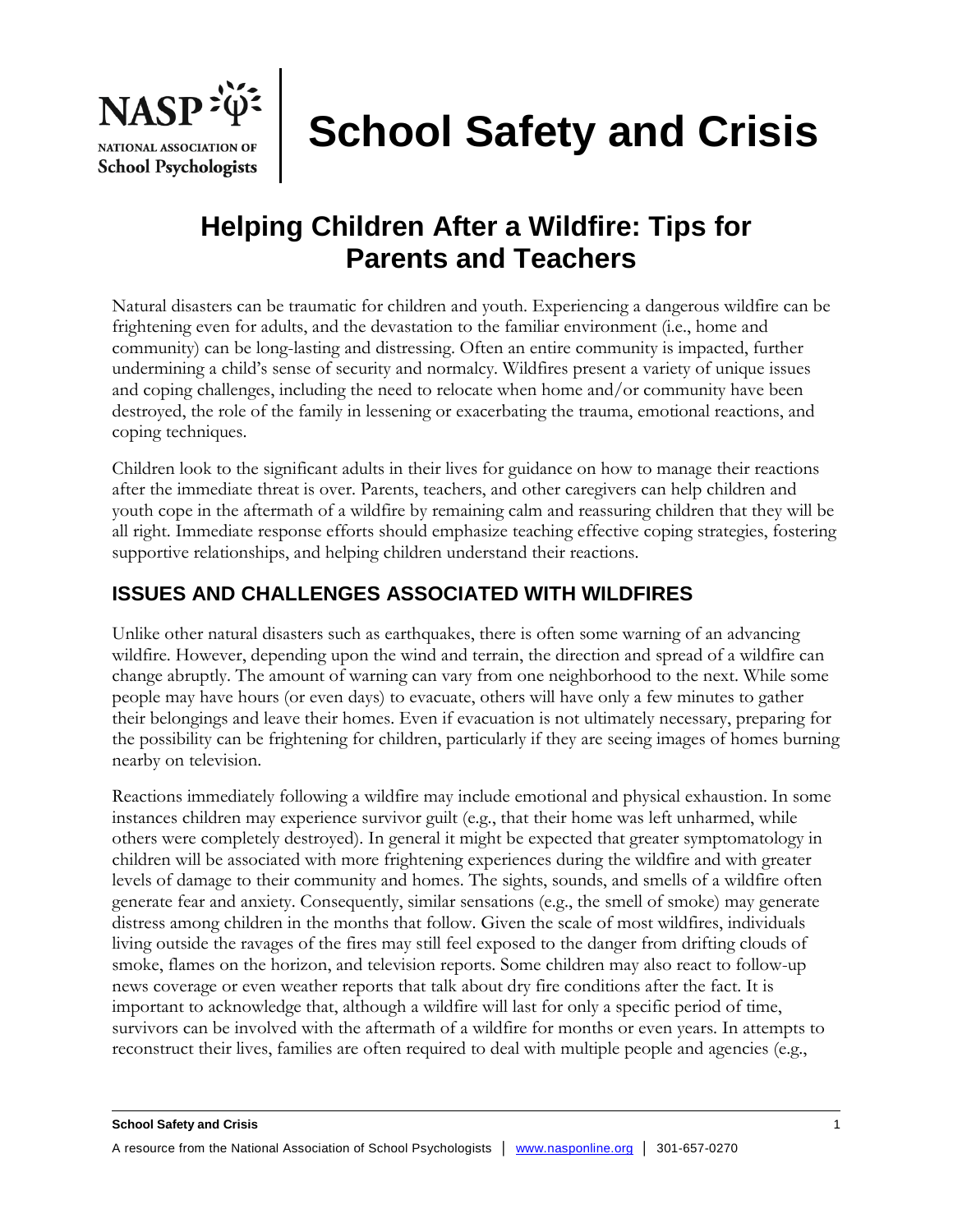insurance adjustors, contractors, the Red Cross, the Federal Emergency Management Agency, and the Salvation Army).

#### **POSSIBLE REACTIONS OF CHILDREN AND YOUTH TO WILDFIRES**

Most children will be able to cope over time with the help of parents and other caring adults. However, some children may be at risk of more extreme reactions. The severity of children's reactions will depend on their specific risk factors. These include exposure to the wildfire, personal injury or loss of a loved one, relocation from their home or community, level of parental support, the level of physical destruction, and pre-existing risks, such as a previous traumatic experience or mental illness. Symptoms may differ depending on age but can include:

- **Preschoolers**—thumb sucking, bedwetting, clinging to parents, sleep disturbances, loss of appetite, fear of the dark, regression in behavior, and withdrawal from friends and routines.
- **Elementary school children**—irritability, aggressiveness, clinginess, nightmares, school avoidance, poor concentration, and withdrawal from activities and friends.
- **Adolescents**—sleeping and eating disturbances, agitation, increase in conflicts, physical complaints, delinquent behavior, and poor concentration.

A small minority of children may be at risk of posttraumatic stress disorder (PTSD). Symptoms can include those listed above, exhibited over an extended period of time. Other symptoms may include re-experiencing the wildfire during play or dreams; anticipating or feeling that a wildfire is happening again; avoiding reminders of the wildfire; general numbness to emotional topics; and increased arousal symptoms, such as inability to concentrate and startle reactions. Although extremely rare, some adolescents may also be at increased risk of suicide if they suffer from serious mental health problems like PTSD or depression. Students who exhibit these symptoms should be referred for appropriate mental health evaluation and intervention.

#### **IMMEDIATELY FOLLOWING A WILDFIRE: INFORMATION FOR TEACHERS AND PARENTS**

**Remain calm and reassuring.** Children take their cues from adults, especially young children. Acknowledge the loss or destruction, but emphasize the community's efforts to clean up and rebuild. To the extent it is possible to do so, assure children that family and friends will take care of them and that life will return to normal.

**Acknowledge and normalize their feelings.** Allow children to discuss their feelings and concerns, and address any questions they may have regarding the event. Listen and empathize. An empathetic listener is very important. Let them know that their reactions are normal and expected.

**Encourage children to talk about wildfire-related events.** Children need an opportunity to discuss their experiences in a safe, accepting environment. Provide activities that enable children to discuss their experiences. This may include a range of methods (both verbal and nonverbal) and incorporate varying projects (e.g., drawing, stories, audio and video recording). Seek the help of the school psychologist, counselor, or social worker if you need help with ideas or managing the conversation.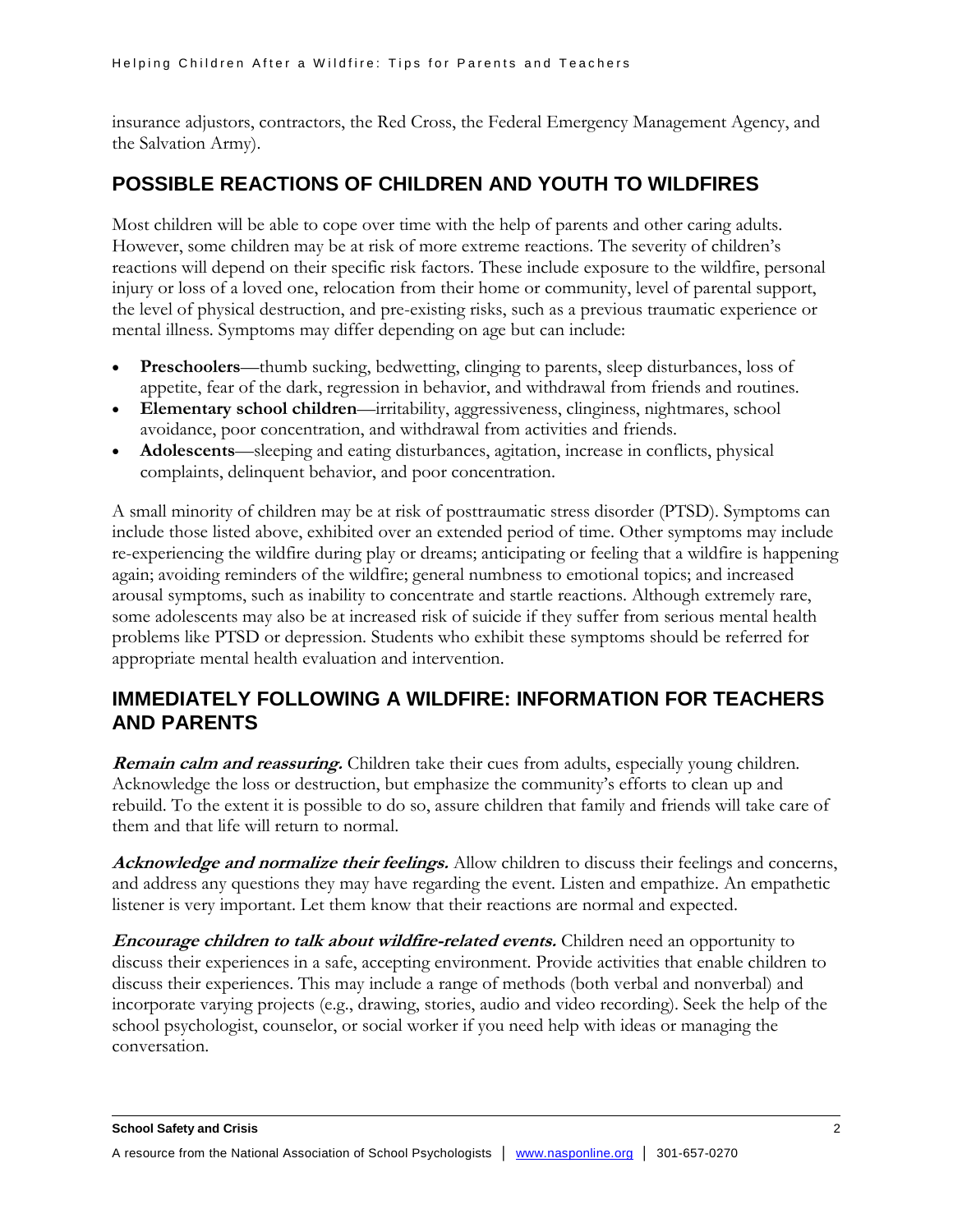**Promote positive coping and problem-solving skills.** Activities should teach children how to apply problem-solving skills to wildfire-related stressors. Encourage children to develop realistic and positive methods of coping that increase their ability to manage their anxiety and to identify which strategies fit with each situation.

**Emphasize children's resiliency.** Focus on their competencies. Help children identify what they have done in the past that helped them cope when they were frightened or upset. Bring their attention to other communities that have experienced wildfires and recovered.

**Strengthen children's friendship and peer support.** Children with strong emotional support from others are better able to cope with adversity. Children's relationships with peers can provide suggestions for how to cope and can help decrease isolation. In many wildfire situations, friendships may be disrupted because of family relocations. In some cases, parents may be less available to provide support to their children because of their own distress and feelings of being overwhelmed. Activities such as asking children to work cooperatively in small groups can help children strengthen supportive relationships with their peers.

**Take care of your own needs.** Take time for yourself and try to deal with your own reactions to the situation as fully as possible. You will be better able to help your children if you are coping well. If you are anxious or upset, your children are more likely to feel the same way. Talk to other adults such as family, friends, faith leaders, or counselors. It is important not to dwell on your fears or anxiety by yourself. Sharing feelings with others often makes people feel more connected and secure. Take care of your physical health. Make time, however small, to do things you enjoy. Avoid using drugs or alcohol to feel better.

#### **IMMEDIATELY FOLLOWING A WILDFIRE: SPECIFIC INFORMATION FOR SCHOOLS**

**Allow time for staff to discuss their feelings and share their experiences.** A wildfire may result in the temporary closure of a school. Upon return to school, it is important to allow time for a group discussion (in a safe and caring context) for staff to discuss their feelings and share their experiences. It is essential that teachers and staff be given permission to take care of themselves in order to ensure that they will be able to help their students. Handouts regarding possible trauma reactions among children and other relevant information can be valuable resources for caring adults (e.g., some handouts are available at www.nasponline.org). School personnel (including your school crisis team members) should also have the opportunity to receive support from a trained mental health professional. Providing crisis intervention is emotionally draining, and caregivers will need an opportunity to process their crisis response. This could include teachers and other school staff if they have been serving as crisis caregivers for students.

**Provide time for students to discuss the wildfire.** Depending on the situation, teachers may be able to guide this discussion in class, or students can meet with the school psychologist or other mental health professional for a group crisis intervention. Classroom discussions help children to understand the wildfire. They also encourage students to develop effective means of coping, discover that their classmates share similar questions, and develop peer support networks. Teachers should not be expected to conduct such discussions if children are severely impacted or if they themselves are distressed.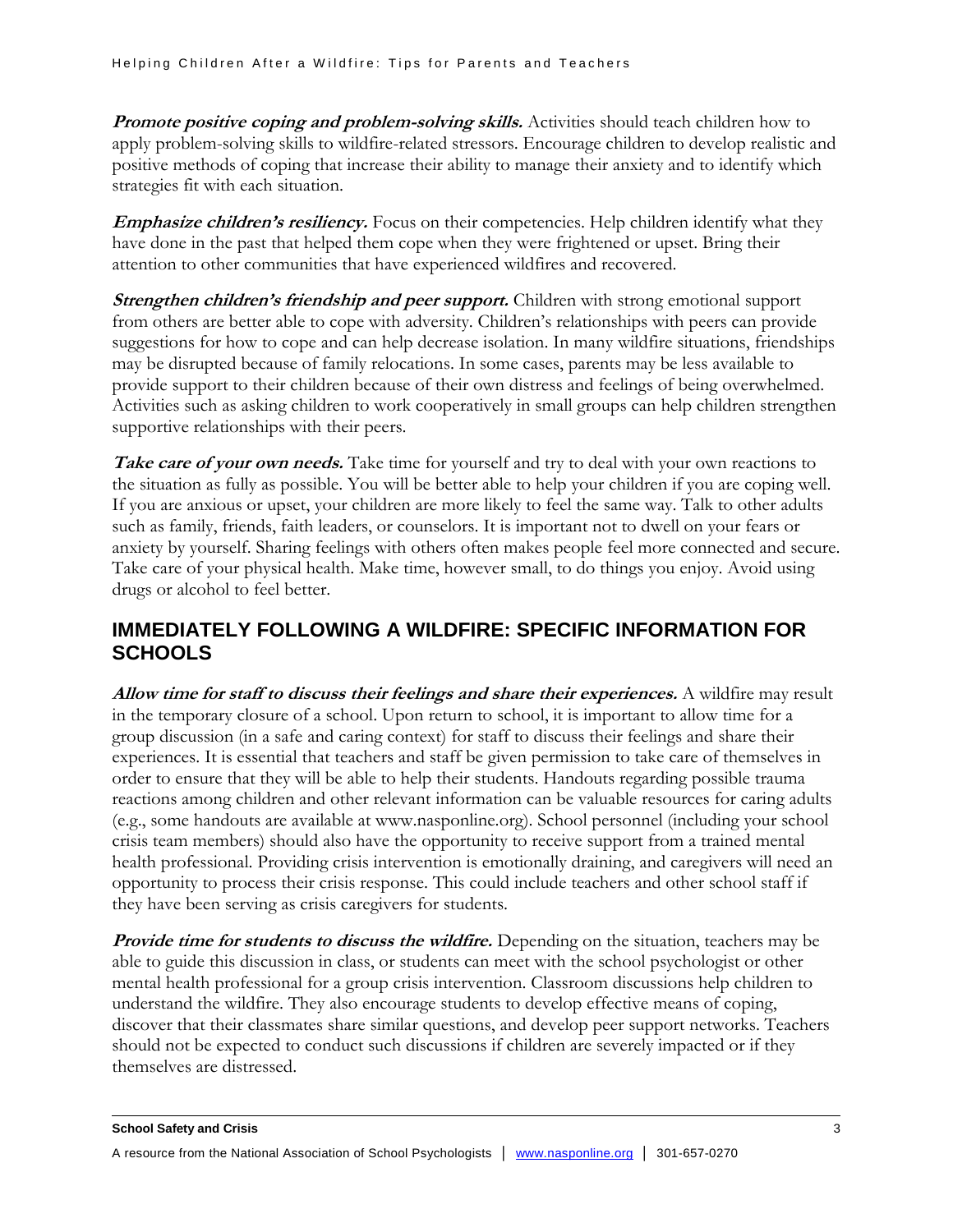**Identify children and youth who are high risk and plan interventions.** Risk factors are outlined in the above section on children's reactions. Interventions may include classroom discussions, individual counseling, small-group counseling, or family therapy. From classroom discussions, and by maintaining close contact with teachers and parents, the school crisis response team can help determine which students need counseling services. A mechanism also needs to be in place for selfreferral and parent referral of students.

**Secure additional mental health support.** Although many caregivers are often willing to provide support during the immediate aftermath of a wildfire, long-term services may be lacking. School mental health professionals can help provide and coordinate mental health services, but it is important to connect with community resources as well in order to provide such long-term assistance. Ideally these relationships would be established in advance.

#### **HELPING CHILDREN ADJUST TO RELOCATION AFTER A WILDFIRE**

The frequent need to relocate after a wildfire creates unique coping challenges. It may contribute to the social, environmental, and psychological stress experienced by children and their families. Children will be most affected by the reactions of their parents and other family members, the duration of the relocation, their natural coping style and emotional reactivity, and their ability to stay connected with friends and other familiar people and activities. To the extent possible parents and other caregivers should:

- Provide opportunities for children to see friends.
- Bring personal items that the child values when staying in temporary housing.
- Establish some daily routines so that the child is able to have a sense of what to expect (including returning to school as soon as possible).
- Provide opportunities for children to share their ideas and listen carefully to their concerns or fears.
- Be sensitive to the disruption that relocation may have and be responsive to the needs of the child.
- Consider the developmental level and unique experiences of each child; it is important to remember that as children vary, so will their responses to the disruption of relocation.

In addition, school personnel should:

- Try to determine the status of every child in the school. Make sure that each child absent from school is contacted by school personnel and a record is kept.
- Determine the unique needs of every child whose home might have been destroyed or sustained damage following the wildfire. Help connect these children to supportive resources.
- Find out the phone numbers and addresses of every student who had to relocate. In this way classmates may be able to write notes or make phone calls.
- Help to provide accurate information and address inaccurate rumors or myths.
- Provide opportunities for children to discuss the event and how they are coping in the aftermath. It takes time for children to understand and adjust following a wildfire.
- Understand that it is perfectly normal for children to discuss the event over and over again.
- Use the creative arts (e.g., drama, art, band, chorus, photography) to help children express their emotions.

#### **School Safety and Crisis** 4